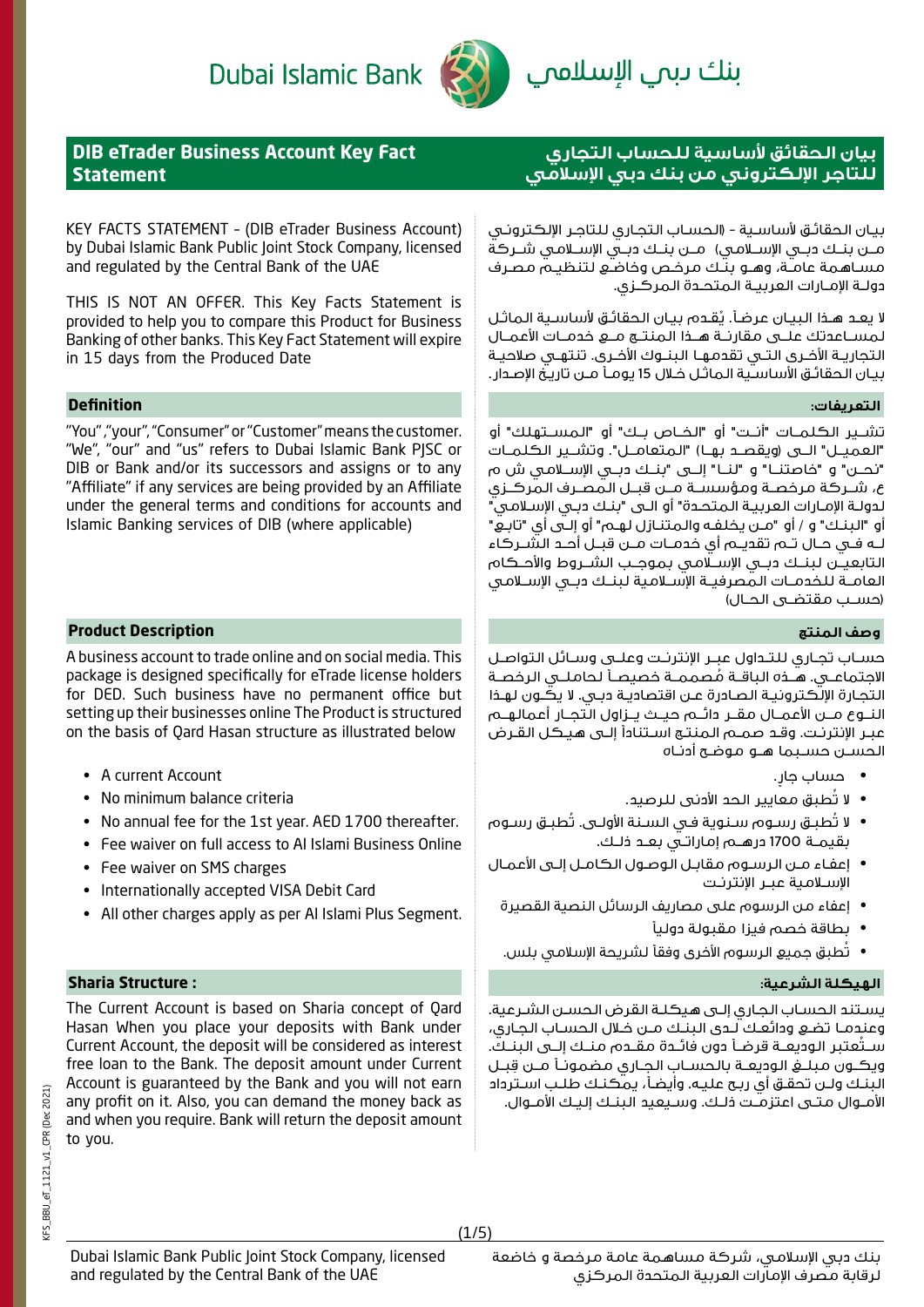

# **الباقة Package**

Current Account can be opened under following packages التالية الباقات ضمن الجاري الحساب فتح يمكن

| <b>Key Features</b>                               | eTrader Package                                         |
|---------------------------------------------------|---------------------------------------------------------|
| Min Average Balance<br>Requirement per month      | N/A                                                     |
| Annual Charges                                    | First year Free. AED 1700<br>thereafter on annual basis |
| <b>Teller Transactions</b>                        | Not Allowed                                             |
| Local Online TT<br><b>Transactions</b>            | 5 Free per month AED 52.5<br>thereafter                 |
| SME Online Banking Charges                        | Free                                                    |
| <b>Online Banking Transfer</b><br>l imits         | AED 5 Million per<br>Transaction per day                |
| Debit Card Limits- Cash<br>withdrawal             | AED 30,000 daily                                        |
| Debit Card Limits- POS/Online   AED 50, 000 daily |                                                         |

Please visit our website to know more on detailed Scheduled of charges as there are many more services which are charged based on the package chosen. Other than the mentioned charges in below link, all other charges are same as Al Islami Plus package

https://www.dib.ae/docs/default-source/schedule-ofcharges/business-banking-soc-en.pdf

### **Key Terms and conditions الرئيسية واألحكام الشروط**

Full version of these terms and conditions is available on the website at the following www.dib.ae/terms-andconditions the Bank reserves the right to change the term and conditions later, with a prior 60-days' notice

This is a transactional product where you might receive cheque book, debit card and online banking access. Please ensure those are kept with authorized individuals only.

Please ensure that you write cheques with the utmost prudence and care since dishonor of a cheque with a bad faith is a criminal offence in the UAE.

Any loss arising out of usage of this product is your responsibility.

There is no conflict of interest between you and the bank in providing this product to you.

There are monthly charges on not maintaining the minimum average balance requirements. These charges will continue to be accrued if you do not maintain the balance and if funds are not available in the account for Bank to collect those charges.

| <u>باقة التاجر الإلكتروني</u>                                                     | الميزات الرئيسية                                                    |
|-----------------------------------------------------------------------------------|---------------------------------------------------------------------|
| لا ينطبق                                                                          | الحد الأدنى لمتوسط الرصيد<br> الشهرى                                |
| السنة الأولى مجاناً. تُطبق<br>رسوم قدرها 1700 درهم<br>إماراتى بعد ذلك بصورة سنوية | الرسوم السنوية                                                      |
| غیر مسموح بھا                                                                     | معاملات الصراف                                                      |
| 5 معاملات مجاناً لكل شهر<br>- وتُطبق رسوم بقيمة 52.5<br>درهمأ بعد ذلك             | معاملات الحوالات المصرفية<br>المحلية عبر الإنترنت                   |
| مجانأ                                                                             | رسوم الخدمات المصرفية<br>عبر الإنترنت للمؤسسات<br>الصغيرة والمتوسطة |
| 5 ملايين درهم لكل معاملة<br>في اليوم                                              | حدود التحويل المصرفى عبر<br> الإنترنت                               |
| 30,000 درهم إماراتي يوميأ                                                         | حدود بطاقة الخصم - السحب النقدى                                     |
| 50,000 درهم إماراتي يوميأ                                                         | حدود بطاقة الخصم - عبر<br>نقاط البيع / عبر الإنترنت                 |

يُرجــى زيــارة موقعنــا الإلكترونــي لـمعرفـة الـمزيــد عــن جــدول الرســوم التفصيلــي حيــث يوجــد العديــد مــن الخدمــات التــي تحــدد رســومها بحســب الباقــة المختــارة. بخــاف الرســوم المذكــورة فــي الرابــط التالــي، تكــون جميــع الرســوم األخــرى مماثلــة لرســوم باقــة اإلســامي بلــس

> https://www.dib.ae/docs/default-source/schedule-ofcharges/business-banking-soc-en.pdf

تتوفــر النســخة الكاملــة مــن هــذه الشــروط واألحــكام علــى www.dib.ae/terms-and-conditions :التالــي اإللكترونــي الموقــع يحتفـظ البنـك بالحـق فـي تغييـر الشـروط واألحـكام الحقـا، بتقديـم إشــعار مســبق مدتــه 60 يومــا.

# **تنبيهات تحذيرات Warnings**

هــذا المنتــج مخصــص للمعامــات حيــث تســتطيع الحصــول علــى دفتــر شــيكات وبطاقــة خصــم ووصــول إلــى الخدمــات لمصرفيـة عبـر الإنترنـت. يُرجـى التأكـد مـن الحفـاظ علـى هـذه األدوات فــي حيــازة األفــراد المصــرح لهــم فقــط.

يُرجـى التأكـد مـن تحريـرك للشـيكات مـن اتبـاع أقصـى درجـات العنايــة حيــث يعتبــر ارتجــاع الشــيكات دون ســداد مــع وجــود سـوء نيـة جريمـة جنائيـة بدولـة اإلمـارات العربيـة المتحـدة.

سـوف تتحمـل مسـؤولية أي خسـارة تنشـأ عـن اسـتخدام هـذا المنتـج.

وليـس هنـاك تضـارب فـي المصالـح بينـك وبين البنـك بحصولك علـى هـذا المنتج.

يتـم تحصيـل رسـوم شـهرية عنـد عـدم االحتفـاظ بالحـد األدنـى لمتوسـط الرصيـد. سـوف تتراكـم هـذه الرسـوم إذا لـم تحافـظ علـى الرصيـد وإذا لـم تكـن األمـوال متوفـرة فـي حسـاب البنـك لتحصيـل هـذه الرسـوم.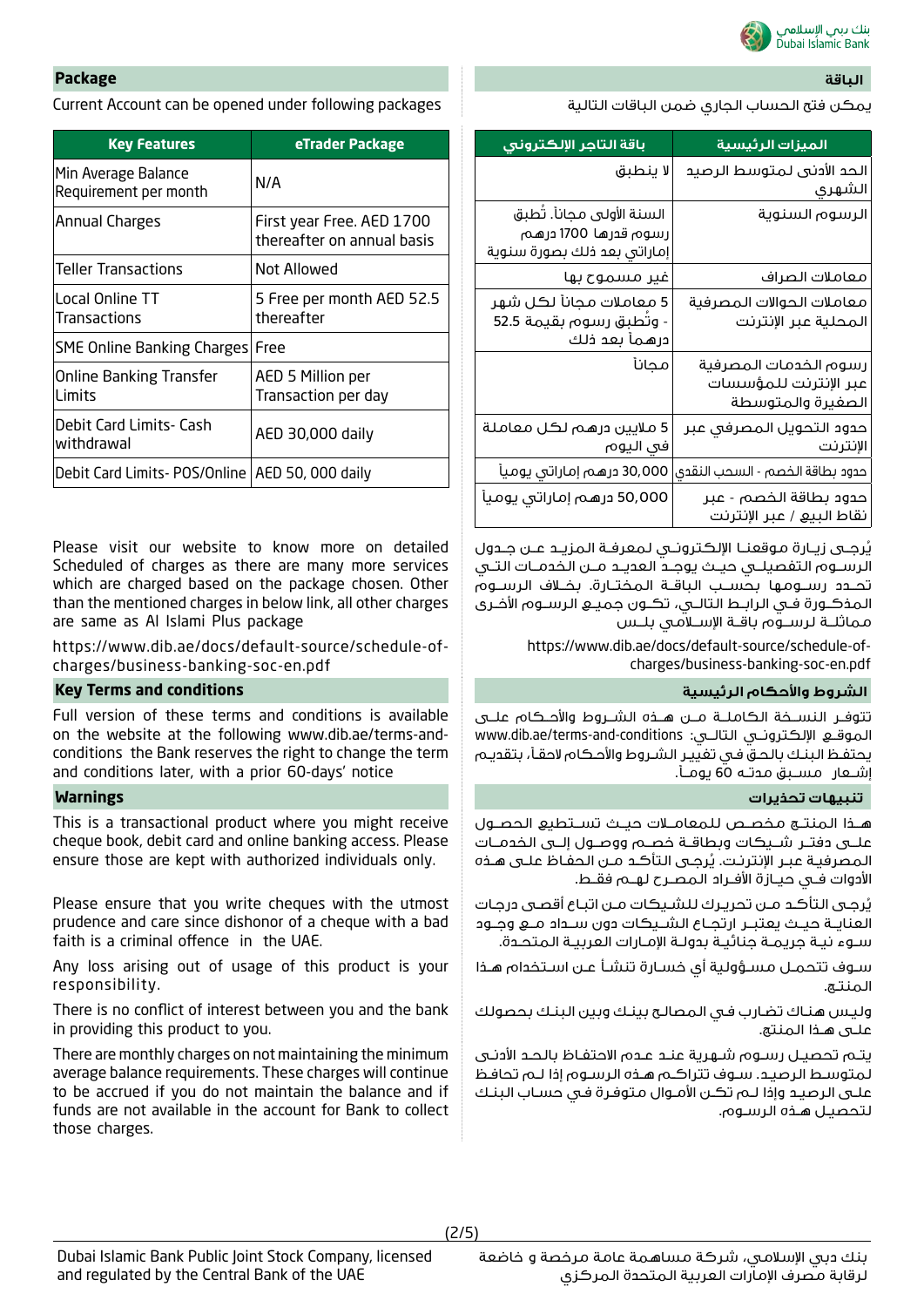

Based on nature of the Current Account, the depositors are treated as lenders and cannot receive any profit on the deposits as the same will be considered payment of interest which is not permitted under Sharia.

Cooling off period is not applicable on this product and or any additional services that might be part of this account such as including and not limited to cheque book, debit card, payments within and outside country and in foreign currency, online banking etc.

The eTrader account is applicable to DED e Trade license holders. While it is offered for free for first year, there are annual charges from second year onwards.

### **How to find the Best Deal for You? لك؟ صفقة أفضل تجد كيف**

To obtain the best deal for you, it is important to shop around and compare profit rates, fees and features before you apply for this product. Choosing the best option you may save your money. We offer other products also and you may request additional Key Fact Sheets for other products to know more

This product is comparable to the following deposit products. For more details on the below products please refer to the Key Fact statement of the products on the DIB website

- Current Account
- Corporate Savings Account
- Rewards Account

### **Where to Apply الطلب مكان**

You can apply via website by submitting you details or visit any branch. Branches will take your details and pass on to our Relationship Managers you will get in touch with you.

### **حول بيان الحقائق األساسية: :Statement Fact Key About**

UAE Central Bank requires all Banks to give you a Key Facts Statement like this one when you ask for one and provide the necessary information. Key Facts Statements contain information presented in the same way to help you to compare and select the most appropriate auto finance for you. You should request Key Facts Statements when shopping around to help you to find the product that is best for you.

To open an account, you must fill the Account Opening application form, provide pertinent identification documents that are valid and supporting documents to support the business model. Our RM will contact you to assist with required documents. Based on your profile and documents submitted the account will be opened at bank's discretion.

You should also be aware that the profit rates, fees and charges are those that apply as at the date of production of this Key Facts Statement

وبنــاءُ علـــى طبيعــة الحســاب الجــاري، يُعامـــل الـمـودعـــون<br>-كمقرضيــن وال يمكنهــم الحصــول علــى أي ربــح مــن الودائــع حيــث إن تلــك الودائــع تعتبــر ســدادًا للفائــدة وهــذا محظــور بمقتضــى الشــريعة الإســلامية.

ال تســري فتــرة إلغــاء الشــراء علــى هــذا المنتــج أو أي خدمــات إضافيـة قـد تكـون جـزءًا مـن هـذا الحسـاب بمـا فـي ذلـك علـى ســبيل الـمثــال لا الـحصــر دفتــر الشــيكات وبطاقــة الـخصــم والدفعــات داخــل وخــارج الدولــة والدفعــات بالعملــة الأحنيبــة والخدمــات المصرفيــة عبــر اإلنترنــت ومــا إلــى ذلــك.

يتوفــر حســاب التاجــر اإللكترونــي لحاملــي رخصــة التجــارة اإللكترونيـة علـى الرغـم مـن أن هـذا الحسـاب متوفـر بالمجـان فــي الســنة الأولــى، تطبــق رســوم ســنوية اعتبــاراً مــن الســنة الثانيــة.

للحصــول علــى أفضــل صفقــة لــك، مــن المهــم البحــث فــي الســوق ومقارنــة معــدالت الربــح والرســوم والميــزات قبــل التقــدم بطلــب الحصــول علــى هــذا المنتــج. باختيــار الخيــار األفضــل يمكنــك توفيــر أموالــك. نقــدم منتجــات أخــرى أيضــا وتســتطيع طلــب بيانــات الحقائــق الأساســية الإضافيــة الـخاصــة بمنتجــات أخــرى لمعرفــة المزيــد.

يمكــن مقارنــة هــذا المنتــج مــع منتجــات الودائــع التاليــة. ولمزيــد مــن التفاصيــل حــول المنتجــات الــواردة أدنــاه، يُرجــى الرجـوع إلـى بيـان الحقائـق ألساسـية للمنتجـات الموجـود علـى الموقــع اإللكترونــي لبنــك دبــي اإلســامي

- الحساب الجاري
- حساب التوفير للشركات
	- حساب المكافآت

تسـتطيع تقديـم الطلبـات عبـر الموقـع اإللكترونـي عـن طريـق إرســال التفاصيــل الخاصــة بــك أو زيــارة أي فــرع. ســتأخذ الفــروع بياناتــك وتنقلهــا إلــى مديــري العالقــات الذيــن ســوف يتواصلــون معــك.

يلــزم مصــرف اإلمــارات العربيــة المتحــدة المركــزي جميــع البنـوك والمصـارف بتزويـدك ببيـان الحقائـق الرئيسـية مثـل هــذا البيــان عنــد الطلــب وتزويــدك بالمعلومــات الالزمــة. تتضمــن بيانــات الحقائــق الرئيســية معلومــات مقدمــة بنفـس الطريقـة لمسـاعدتك علـى مقارنـة واختيـار التمويـل األنسـب لـك. يتعيـن عليـك طلـب بيانـات الحقائـق األساسـية عنــد البحــث فــي الســوق لمســاعدتك فــي العثــور علــى المنتــج المناســب لــك.

لفتـح حسـاب، يتعيـن عليـك تعبئـة نمـوذج طلـب فتـح الحسـاب، وتقديــم مســتندات التعريــف المعنيــة الســارية والمســتندات المؤيــدة لدعــم نمــوذج األعمــال. ســيتصل بــك مديــر العالقــات مــن أجــل مســاعدتك فــي الـمســتندات الـمطلوبــة. بنــاءً علـــى<br>. ملفـك التعريفـي والمسـتندات المقدمـة، يرجـع فتـح الحسـاب إلـى اختيـار البنـك.

يجـب أن تـدرك أيضـا أن معـدالت الربـح والرسـوم والمصاريـف هـي تلـك المطبقـة فـي تاريـخ إصـدار بيـان الحقائق الرئيسـية الماثل.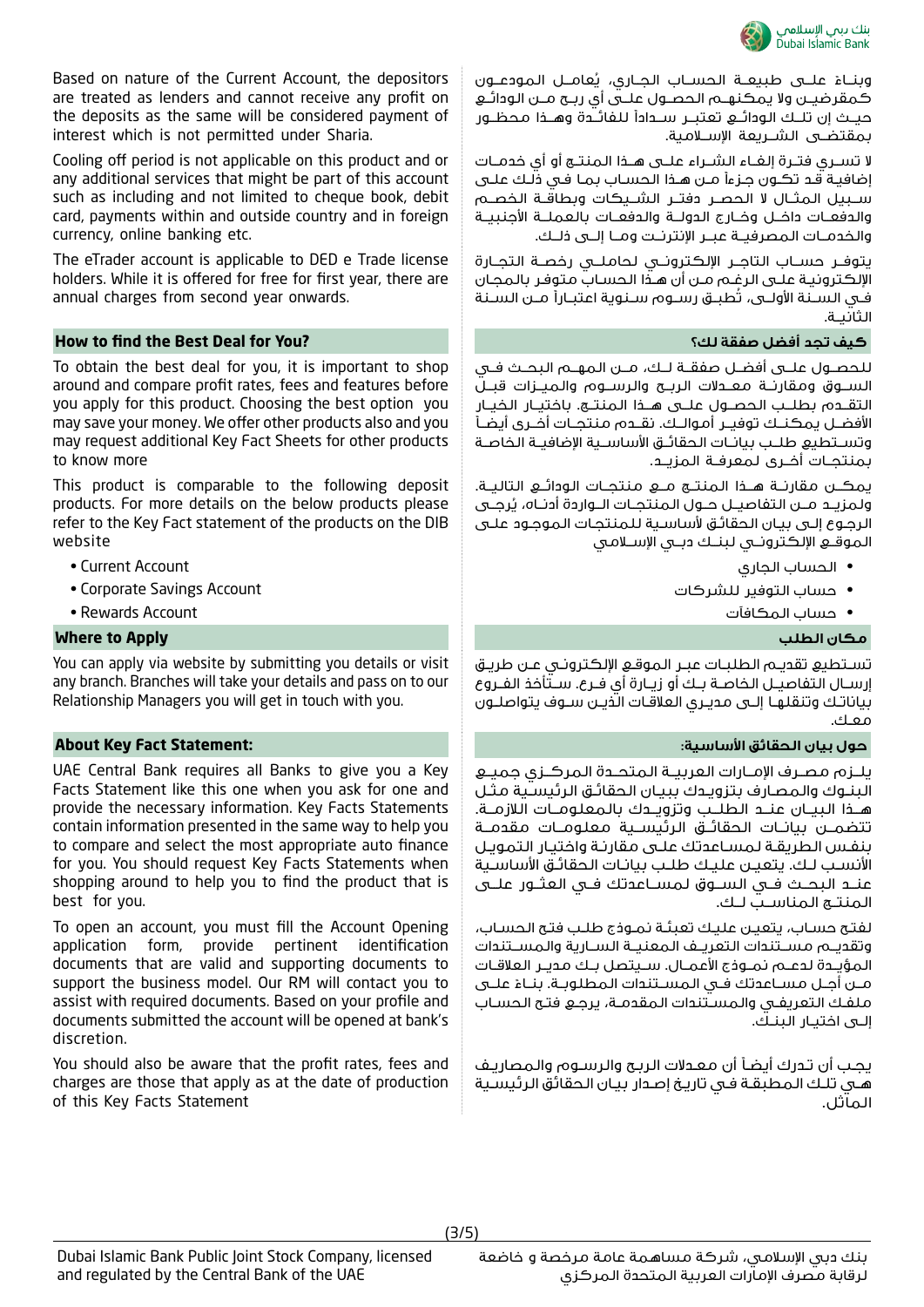

| The Product is determined as Sharia compliant by the<br>Bank's Internal Sharia Supervisory Committee (ISSC). You<br>should also make your own independent assessment as to<br>the Sharia compliance of the Product with all its applicable<br>documentation and process prior to acceptance and not<br>call into question its Sharia compliance in any forum                                                                                                                                                                                     | أقرت لجنـة الرقابـة الشـرعية الداخليـة للبنـك بتوافـق هـذا<br>إجــراء تقييمــك المســتقل فيمــا يتعلــق بتوافــق المنتــج<br>والعمليات المعمول بها قبل القبول وعدم الطعن على<br>التوافـــق الشـــرعى فـــى أى مـحفــل كان.                                                                                                                                                                                                                                                                                                          |
|--------------------------------------------------------------------------------------------------------------------------------------------------------------------------------------------------------------------------------------------------------------------------------------------------------------------------------------------------------------------------------------------------------------------------------------------------------------------------------------------------------------------------------------------------|-------------------------------------------------------------------------------------------------------------------------------------------------------------------------------------------------------------------------------------------------------------------------------------------------------------------------------------------------------------------------------------------------------------------------------------------------------------------------------------------------------------------------------------|
| The Bank shall notify you 60. days prior to closing of your<br>account(s); unless the account is closed due to the order of<br>the Courts or the instruction of the regulatory authorities.                                                                                                                                                                                                                                                                                                                                                      | يخطـرك البنـك قبـل 60 يومـأ مـن إغـلاق حسـابك (حسـاباتك)؛<br>مـا لــم يتـم إغـلاق الـحسـاب بأمـر مــن الـمحكـمـة أو بتعليمـات<br>مـن السـلطات التنظيميـة.                                                                                                                                                                                                                                                                                                                                                                           |
| The Bank has the right to close the account(s) according<br>to the Bank's best interest and in accordance with UAE<br>Central Bank's regulations and notices.                                                                                                                                                                                                                                                                                                                                                                                    | يحق للبنك إغلاق الحساب (الحسابات) لتحقيق مصلحة البنك<br>ووفقـأ للوائــح وإشـــعارات مصــرف الإمــارات العربيــة الـمتحــدة<br>المركزى.                                                                                                                                                                                                                                                                                                                                                                                              |
| The account closure shall be done subject always to the<br>UAE Central Bank's regulations and/or guidelines issued<br>from time to time and/or any other applicable laws of the<br>United Arab Emirates.                                                                                                                                                                                                                                                                                                                                         | يجب إغـلاق الحسـاب دائمـأ وفقـأ للـوائـح و/أو إرشـادات مصـرف<br>الإمارات العربية المتحدة المركزى الصادرة مـن وقت لآخر و/<br>أو أي قوانيـن أُخـري سـارية فـي دولـُة الإمـارات.                                                                                                                                                                                                                                                                                                                                                       |
| How to complain to us?                                                                                                                                                                                                                                                                                                                                                                                                                                                                                                                           | كيف تتقدم بشكوى إلينا؟                                                                                                                                                                                                                                                                                                                                                                                                                                                                                                              |
| • Any branch<br>• If assigned to your bank account, your dedicated                                                                                                                                                                                                                                                                                                                                                                                                                                                                               | •   من خلال أي فرع                                                                                                                                                                                                                                                                                                                                                                                                                                                                                                                  |
| relationship manager                                                                                                                                                                                                                                                                                                                                                                                                                                                                                                                             | المصرفى                                                                                                                                                                                                                                                                                                                                                                                                                                                                                                                             |
| • Phone Banking (+971 4 609 2222)                                                                                                                                                                                                                                                                                                                                                                                                                                                                                                                | • المعاملات المصرفية عبر الهاتف (2222 609 4 971+)                                                                                                                                                                                                                                                                                                                                                                                                                                                                                   |
| • Internet and Mobile Banking                                                                                                                                                                                                                                                                                                                                                                                                                                                                                                                    | •   المعاملات المصرفية عبر الإنترنت والهاتف المتحرك                                                                                                                                                                                                                                                                                                                                                                                                                                                                                 |
| • E-mail: Contactus@dib.ae                                                                                                                                                                                                                                                                                                                                                                                                                                                                                                                       | • البريد الإلكتروني: Contactus@dib.ae                                                                                                                                                                                                                                                                                                                                                                                                                                                                                               |
| • Our Website Complaint Form                                                                                                                                                                                                                                                                                                                                                                                                                                                                                                                     | • استمارة الشكاوي من خلال موقعنا الإلكتروني                                                                                                                                                                                                                                                                                                                                                                                                                                                                                         |
| • By post: Complaints Management Unit, Dubai Islamic<br>Bank, PO Box 1080, Dubai, UAE.                                                                                                                                                                                                                                                                                                                                                                                                                                                           | • عبـر البريـد: وحـدة إدارة الشـكاوى، بنـك دبـى الإسـلامـى،<br>ص.ب: 1080، دبـي، الإمــارات العربيــة المتحــدة.                                                                                                                                                                                                                                                                                                                                                                                                                     |
| We will acknowledge your complaint within 2 business<br>days and strive to respond to your complaint within an<br>estimated average of 5 business days.                                                                                                                                                                                                                                                                                                                                                                                          | ســنـؤكـد علـــى اســتلام شـــكـواك خــلال يومَـــيْ (2) عمــل<br>وسنسـعى جاهديـن للــرد علــى شــكواك خـلال فتّـرة تقديريـة<br>بمتوســط 5 أيــام عمــل.                                                                                                                                                                                                                                                                                                                                                                            |
| For more details, please visit www.dib.ae/we-are-listening                                                                                                                                                                                                                                                                                                                                                                                                                                                                                       | ولمزيـد مـــن التفاصيـــل، يُرجـــى زيــارة مـوقعنــا الإلكـترونـــى:<br>www.dib.ae/we-are-listening                                                                                                                                                                                                                                                                                                                                                                                                                                |
| <b>Customer Acknowledgment:</b>                                                                                                                                                                                                                                                                                                                                                                                                                                                                                                                  | إقرار المتعامل:                                                                                                                                                                                                                                                                                                                                                                                                                                                                                                                     |
| I acknowledge the receipt of and understanding of this<br>Key Fact Statement. I also acknowledge that I have an<br>understanding of the product/service features, pricing,<br>benefits, risks, fees and Consumer's rights and obligations<br>as detailed in the Key Fact Statement. I acknowledge and<br>agree that the provision of any banking services shall be<br>at DIB's discretion and subject to all applicable terms and<br>conditions of DIB Banking Services General Terms and<br>Conditions, which may be revised from time to time. | أقـر باسـتلام بيـان الـحقائـق الأساسـية وفهمـه.  أقـر أيضًا بأننــى<br>أتفهـم مـيـزات الـمنتـج / الـخدمـة، والأسـعار ، والـمزايـا ، والـمخاطر ،<br>والرسـوم وحقـوق المسـتهلك والتزاماتـه علـى النحـو المبيـن<br>بالتفصيـل فـى بيـان الحقائـق الرئيسـية.  أقـر وأوافـق علــى أن<br>تقديم أى خدمات مصرفية سيكون بمحض اختيار بنك دبى<br>الإســـلامـــى ويخضــــع لـجميـــع الـشــــروط والأحـــكام الـســارية مـــن<br>الشـروط والأحـكام العامــة للخدمــات المصرفيــة لبنــك دبــى<br>الإسلامي، والتي يجـوز مراجعتهـا مــن وقـت لآخـر |
| Customer Signature: ____________                                                                                                                                                                                                                                                                                                                                                                                                                                                                                                                 | توقيع العميل:                                                                                                                                                                                                                                                                                                                                                                                                                                                                                                                       |
| Date of Signature: _                                                                                                                                                                                                                                                                                                                                                                                                                                                                                                                             | تاريخ التوقيع:                                                                                                                                                                                                                                                                                                                                                                                                                                                                                                                      |